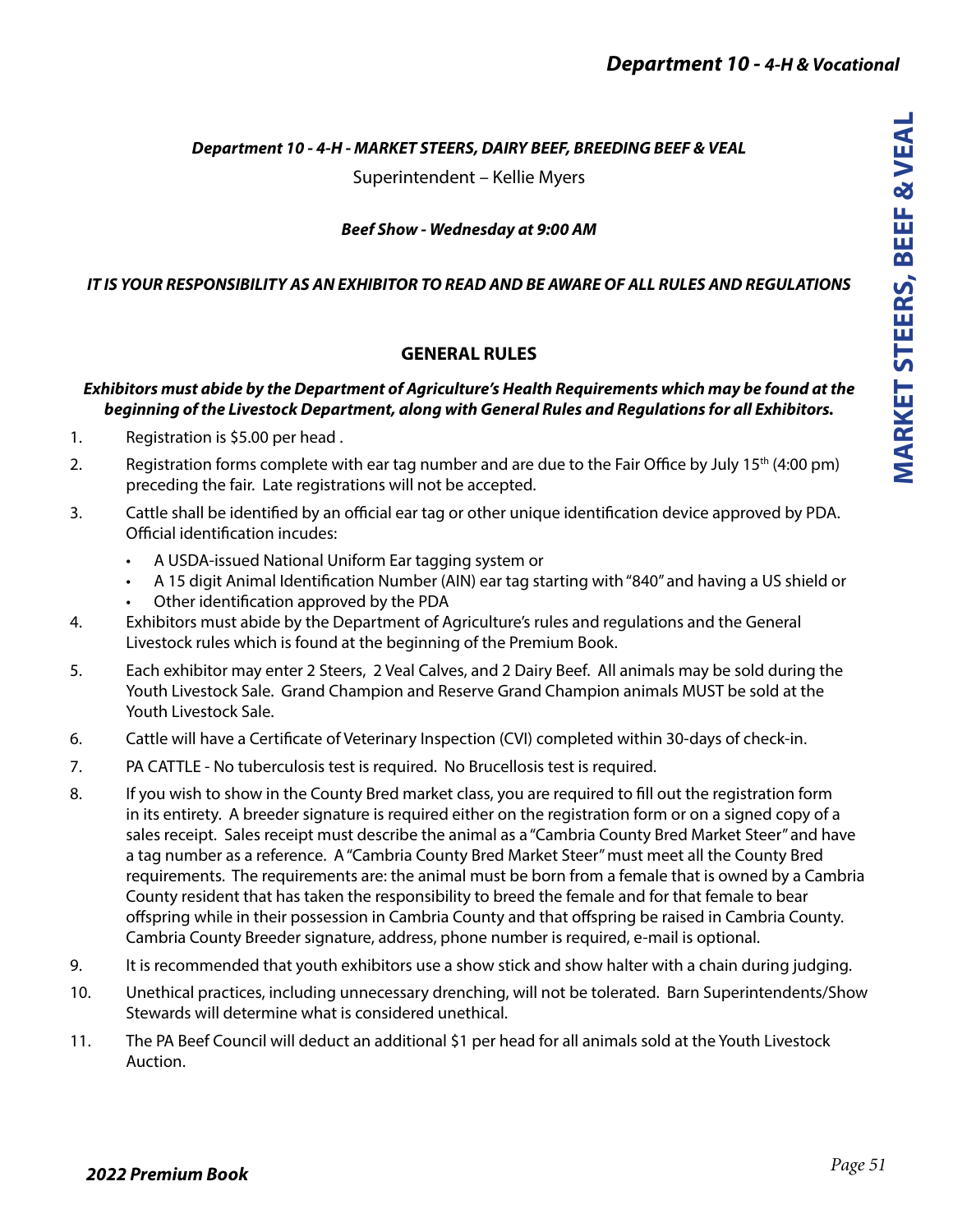## **BREEDING BEEF CATTLE**

Department 10 - **Section 301**

### *PREMIUMS: 1st \$10.00 2nd \$8.00 3rd \$6.00 4th \$4.00 5th \$2.00*

#### **Class Breeding Beef Cattle**

- 1. Junior Heifer Calves, Calved after 01/01/22
- 2. Senior Heifer Calves, Calved 09/01 to 12/31/21
- 3. Summer Yearling Heifer, Calved 05/01 to 08/31/21
- 4. Junior Yearling Heifer, Calved 01/01 to 04/30/21
- 5. Senior Yearling Heifer, Calved 09/01 to 12/31/20
- 6. Champion Female Breeding Beef **ROSETTE**
- 7. Reserve Champ. Female Breeding Beef -**ROSETTE**



## **MARKET STEERS**

Department 10 - **Section 302**

*PREMIUMS: 1st \$10.00 2nd \$8.00 3rd \$6.00 4th \$4.00 5th \$2.00* 

## **Rules**

- 1. Animals must be born during the calendar year prior to the show/fair.
- 2. Animal must be dehorned and healed.
- 3. There is no minimum or maximum weight. Steers weights will be divided evenly for classes.
- 4. A suitable halter must be left on any steer sold through the sale until the animal is loaded.
- 5. Weight Classes will be determined Check-in Day.
- 6. Champions and reserve champions of weight classes will receive rosettes. Grand and Reserve Champions will receive banners.



### **COUNTY BRED MARKET STEERS**

Department 10 - **Section 303 PREMIUMS: 1st \$10.00 2nd \$8.00 3rd \$6.00 4th \$4.00 5th \$2.00** 

# **Rules**

- 1. If you wish to show in the County Bred market class, you are required to fill out the registration form in its entirety. A breeder signature is required either on the registration form or on a signed copy of a sales receipt. Sales receipt must describe the animal as a "Cambria County Bred Market Steer" and have a tag number as a reference. A "Cambria County Bred Market Steer" must meet all the County Bred requirements. The requirements are: the animal must be born from a female that is owned by a Cambria County resident that has taken the responsibility to breed the female and for that female to bear offspring while in their possession in Cambria County and that offspring be raised in Cambria County. Cambria County Breeder signature, address, phone number is required, e-mail is optional.
- 2. County Bred form must be turned with Entry Form
- 3. Champions and reserve champions will receive banners.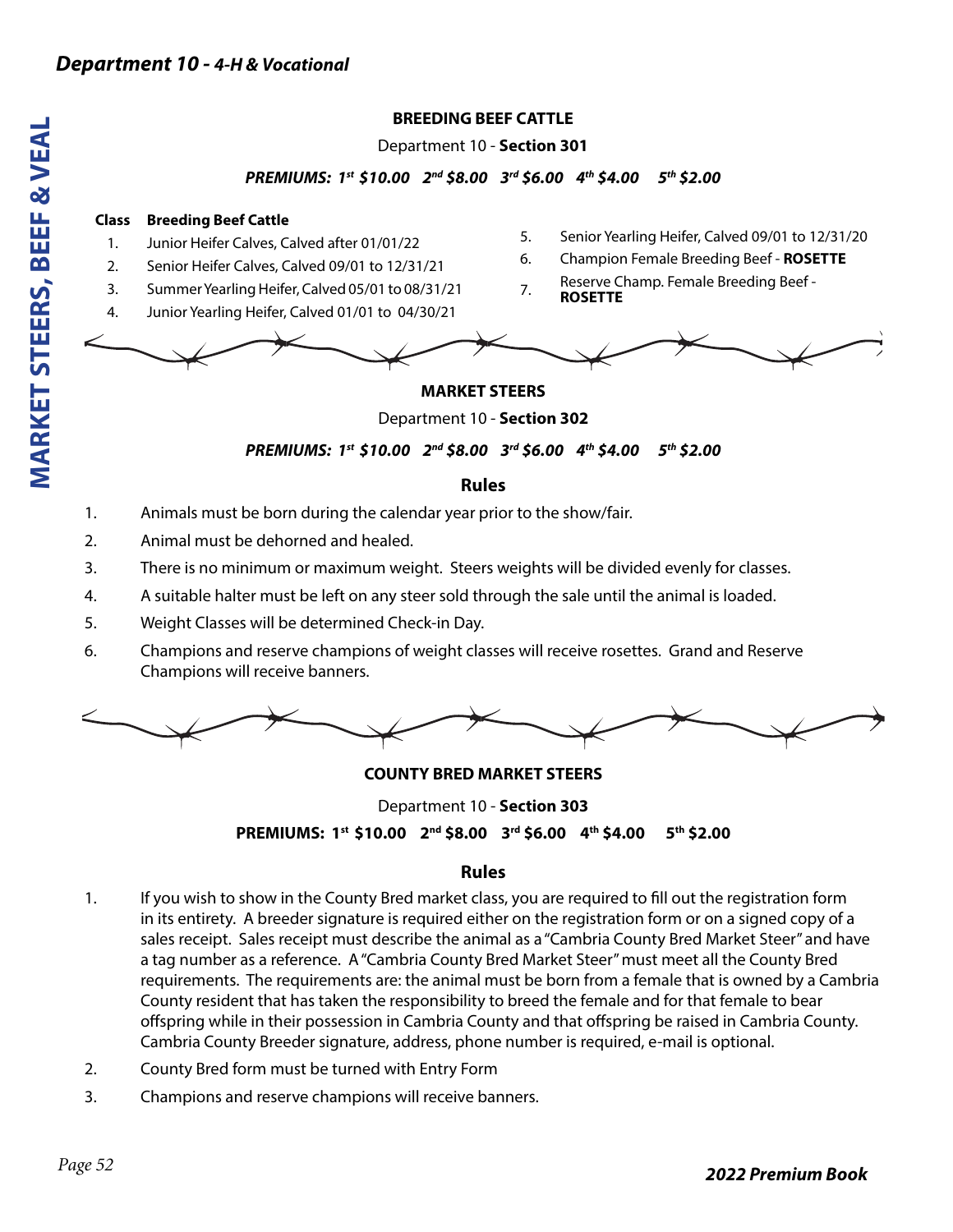# *Department 10 - 4-H & Vocational*

## **VEAL**

### Department 10 - **Section 304**

# *PREMIUMS: 1st \$10.00 2nd \$8.00 3rd \$6.00 4th \$4.00 5th \$2.00*

## **Rules**

- 1. Project animal must be born Between June 1 and July 15 of the current year.
- 2. All calves should be fed the special veal high fat milk replacer or whole milk \*ONLY! NO GRASS, HAY OR GRAIN.
- 3. All veal calves must be of a dairy breed, not a beef-dairy cross.
- 4. The minimum veal calf weight is 180 pounds. There is no maximum weight limit for veal calves. Any calf that is underweight is eligible to show in the showmanship class. They are not eligible for the Youth Livestock Sale.
- 5. Animals must be clean.
- 6. Weight Classes will be determined Check-in Day.
- 7. Champions and reserve champions of weight classes will receive banners.



#### **DAIRY BEEF**

Department 10 **- Section 305** 

### **PREMIUMS: 1st \$10.00 2nd \$8.00 3rd \$6.00 4th \$4.00 5th \$2.00**

### **Rules**

- 1. The animal must be 100% Red & White or Black & White Holstein steer. SIGNATURE of Holstein Breeder is required on Registration form or ATTACH A SIGNED SALES RECEIPT WITH THIS INFORMATION to Registration form.
- 2. Dairy Beef must be a steer, no heifers.
- 3. Project animals must be born between January 1st and March 15th of the current year.
- 4. Animal must be castrated by June 1st.
- 5. Animal must be dehorned and healed.
- 6. The maximum weight for Junior Dairy Beef project is 900 pounds, there is no minimum weight. Classes will be determined according to weight.
- 7. THE HEAD, TAIL, AND UNDERBELLY MUST BE CLIPPED. (It is recommended that this be done approximately 1 week before the fair.)
- 8. VACCINATION REQUIREMENTS: Dairy Cattle include a health certificate, signed by an accredited veterinarian that includes a statement that the animal(s) identified have been immunized against IBR, PI3, and BVD. Animals that have never been vaccinated against BVD or have not been vaccinated against BVD during the previous 12 months, must receive one dose of modified live virus vaccine given at least 21 days, and not more than 180 days before the show, or two doses of killed vaccine, two to four weeks apart, with the last dose given at least 15 days and not more than 180 days before the show.